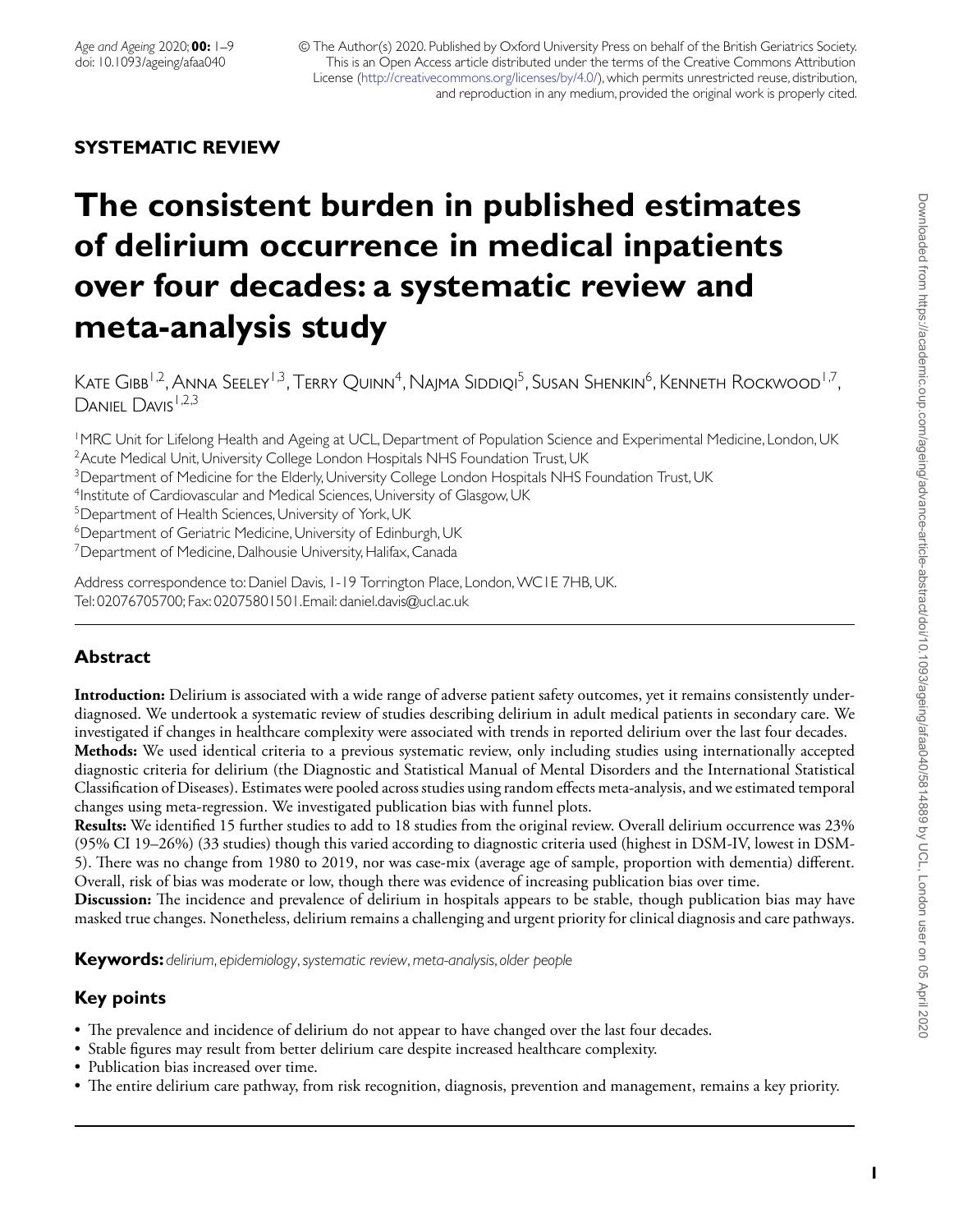# **Introduction**

Delirium is characterised by the disturbance of consciousness and inattention triggered by an acute event (e.g. medical illness, surgery) [\[1\]](#page-7-0). It is substantially underdiagnosed in clinical practice, with a recent UK study demonstrating only 34% of older adults with delirium being recognised in routine clinical care [\[2\]](#page-7-1). This may partly be driven by its fluctuating nature and the diversity of clinical manifestations. It is associated with a wide range of adverse outcomes, particularly those relevant to patient safety. These include: mortality, falls, increased length of stay, and risk of institutionalisation [\[3](#page-7-2)[,4\]](#page-7-3). In longitudinal studies, dementia is the biggest risk factor for delirium, and reciprocally, delirium is linked with worsening cognitive decline and incident dementia [\[5,](#page-7-4)[6\]](#page-7-5).

That delirium was a substantial burden among hospitalised older adults, which was established in a 2006 systematic review, describing delirium prevalence as ranging from 10 to 31% across 42 studies since 1980 (when delirium was first formally defined in DSM-III) [\[7\]](#page-7-6). Subsequently, a number of initiatives confirmed the need for better delirium prevention and management [\[8](#page-7-7)[,9\]](#page-7-8). This increased focus on delirium coincided with gradual changes in the average patient age, background hospital prevalence of dementia and higher care complexity in patients admitted to hospital [\[10](#page-7-9)[,11\]](#page-7-10). These underlying trends would be expected to lead to increases in delirium presentations, though this has never been directly investigated. Contemporary estimates of delirium epidemiology are needed, with implications for identifying training needs, clinical practice and public health policy [\[12\]](#page-8-0). In view of this, we set out to update the original systematic review in order to describe any change in the prevalence or incidence of delirium in the context of healthcare developments over the last four decades.

# **Methods**

## **Eligibility criteria**

We used identical criteria to the previous review [\[7\]](#page-7-6), in line with PRISMA guidance [\[13\]](#page-8-1). As with the previous review, we considered prospective cohort and cross-sectional studies describing delirium in adults (aged 18 or older) who were acute, unscheduled admissions (including stroke and oncology patients) in any country and in any language. We did not include randomised controlled trials if we were unable to estimate cases in an unselected denominator. We excluded studies in terminally ill patients and those solely in patients referred to liaison psychiatry services. Studies in purely surgical cohorts, psychiatric units, emergency departments, coronary and intensive care units were excluded; studies in mixed populations were included if they separately reported information on internal medicine inpatients. Settings outside acute hospitals were excluded, for example post-acute care units, rehabilitation units, hospices and specialist palliative care units, and community hospitals. Reports on delirium specific to a clinical setting were excluded: e.g. delirium

tremens, emergence delirium, post-electroconvulsive therapy and post-head injury. We only included peer-reviewed publications (i.e. we excluded abstracts and grey literature). Given this was an update of a previous systematic review, we did not devise a *de novo* protocol for PROSPERO.

## **Outcome measures**

We included studies which diagnosed delirium according to an internationally acceptable reference standard. Therefore, we considered diagnoses made by the Diagnostic and Statistical Manual of Mental Disorders (DSM) or the International Statistical Classification of Diseases (ICD), but not non-diagnostic screening instruments such as the Confusion Assessment Method [\[14\]](#page-8-2). To be included, ascertainment needed to have been performed by a person trained to apply the relevant reference standard (e.g. geriatrician, psychiatrist, nurse specialist and researcher); studies relying on routine clinical ascertainment were excluded. Studies where participants were pre-screened with a non-diagnostic tool prior to applying DSM or ICD to those screening positive for delirium were also excluded unless a sample of screen-negatives were also assessed.

Using an established operationalised reference standard is essential to investigate change over time, though different iterations of these classifications are inevitably also subject to temporal trends. Of the 42 cohorts included in the original review, we carried forward 15 studies that met this eligibility criterion. The 27 cohorts excluded at this stage included studies using unstandardised or non-diagnostic tools for which comparisons over time would be unreliable (Brief Psychiatric Rating Scale, Confusion Assessment Method, Memorial Delirium Assessment Scale, Delirium Rating Scale, Mini-Mental State Examination, Mental Status Questionnaire, Organic Brain Syndrome Scale and Short Portable Mental Status Questionnaire).

In describing the epidemiology of delirium in hospitals, prevalence conventionally refers to delirium ascertained on admission; incidence refers to delirium developing at some point over the inpatient admission. Where these have been difficult to distinguish—due to delirium fluctuations and/or different frequencies of observation—the more neutral term occurrence has usually been used. We considered studies which assessed the prevalence, incidence or occurrence of delirium.

## **Search strategy**

Updating the original review, we searched from 1 year prior to the previous end date (July 2004) to 31 May 2019. We searched the same electronic databases: Medline, EMBASE, PsycINFO, CINAHL Plus and the Cochrane Database of Systematic Reviews, using the following search terms; Delirium [Title] AND (epidemiology OR prevalence OR incidence OR occurrence) [Title/Abstract]. This replicated the original search strategy (provided through personal communication with the authors) except for the specification of the term 'Delirium'. We chose not to include the various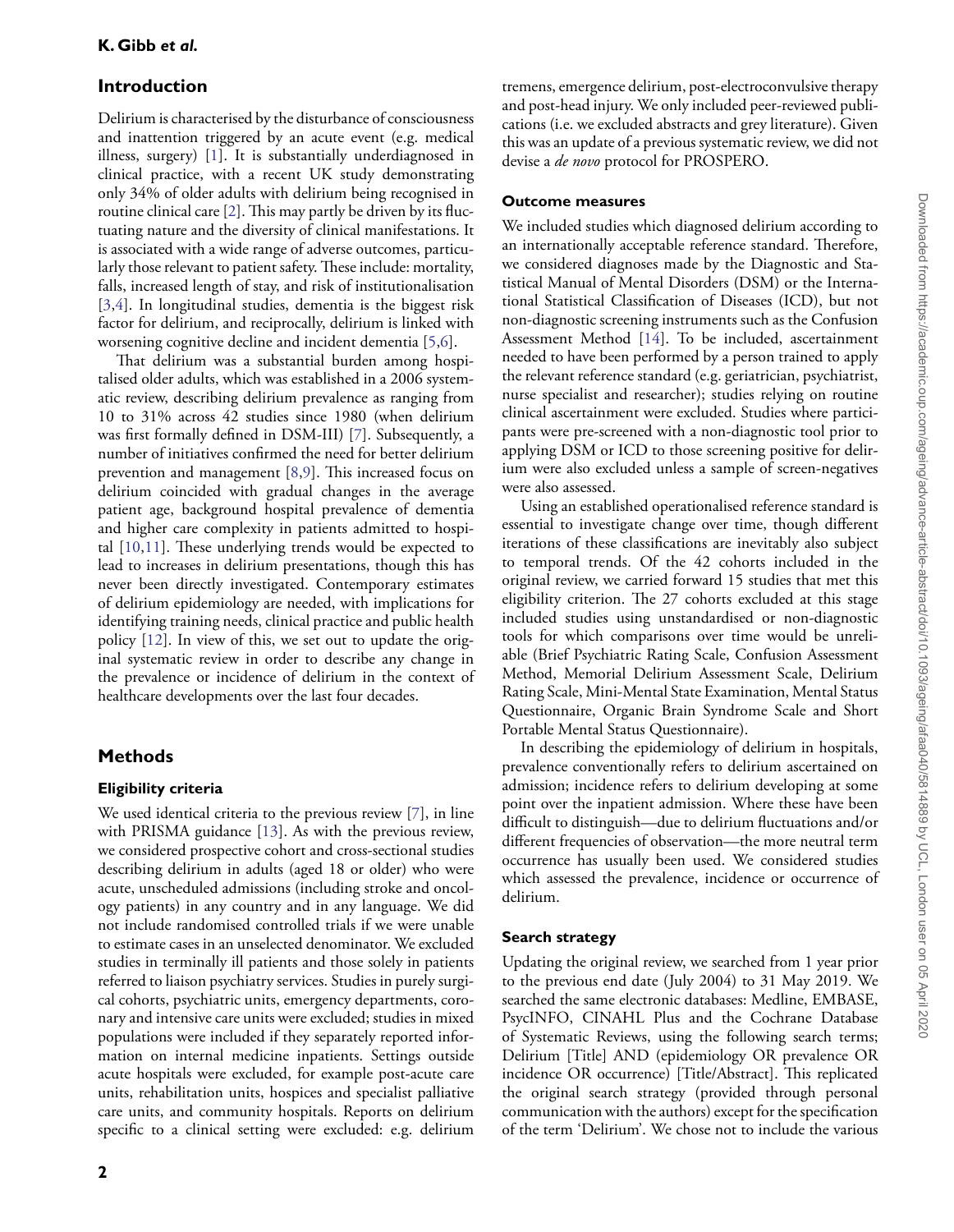#### **The consistent burden in published estimates of delirium occurrence**

synonyms for delirium (e.g. acute confusional state, toxic psycosis) used in the previous search strategy because we were only interested in studies able to formally define delirium through a recognised reference standard. We confirmed the sensitivity of the search by ensuring that all studies from the previous review were captured.

#### **Data collection and study selection**

Covidence [\(www.covidence.org,](www.covidence.org) Veritas Health Innovation Ltd.) was used to manage the abstract and full text screening, assessment of risk of bias and data extraction. Titles and abstracts were independently reviewed by two reviewers (K.G. and A.S.) to determine the eligibility for inclusion. Conflicts were resolved by discussion and consensus. Data extraction for primary outcome and key variables was also performed by two reviewers (K.G., A.S. or D.D.) using a pro forma.

#### **Assessment of quality and biases**

There is no consensus on the best tool for assessing risk of bias in descriptive epidemiology. The previous review used adapted criteria developed by the original authors [\[15\]](#page-8-3). We extended this previous approach by also accounting for items referred to in the Standards of Reporting of Neurological Disorders (STROND) criteria. [\[16](#page-8-4)[,17\]](#page-8-5) Ultimately, we considered five domains: (i) patient setting, e.g. general medical versus stroke patients; (ii) sample selection, e.g. randomised or convenience approach; (iii) sample criteria, e.g. exclusions based on capacity to consent or language; (iv) use of a defined reference standard and (v) expertise of assessor applying reference standard. In our assessment, we included articles from the original systematic review, so all findings reported here were considered with the same quality criteria. Each criterion was independently graded as low, medium or high risk of bias and we visualised this using the robvis package [\[18\]](#page-8-6). We described the certainty of our findings using an approach based on the GRADE framework, where we assessed risk of bias; consistency of results (based on heterogeneity); directness (applicability of included studies to research question); precision (based on confidence intervals of summary estimate) and publication bias (based on funnel plot). [\[19\]](#page-8-7) To assess for temporal trends, we compared absolute values of publication bias estimates by decade.

#### **Statistical analyses**

We extracted summary statistics for prevalence, incidence and occurrence, along with their standard errors. We anticipated methodological heterogeneity across cohorts, so accounted for this by calculating pooled estimates using DerSimonian–Laird random effects models. [\[20\]](#page-8-8) Statistical heterogeneity was assessed with the  $I^2$  statistic. Meta-regression was used to estimate change over time and we used linear regression to examine if studies varied in average age or dementia prevalence in the samples, by year of publication. To assess publication bias, we plotted the estimated proportion of delirium occurrence against the standard error of that estimate, with Egger regression quantifying the degree of asymmetry. Stata 14.1 (StataCorp, Texas) was used for all analyses.

## **Results**

The search identified 4,137 citations of potential relevance. After removing duplicates, we screened 3,093 titles and abstracts and assessed 189 for full text review for eligibility [\(Supplementary data, Appendix 2\)](https://academic.oup.com/ageing/article-lookup/doi/10.1093/ageing/afaa040#supplementary-data). Full text screening excluded 171 studies; 50 were conference abstracts, 52 used methods other than DSM or ICD to diagnose delirium and 14 were studies of patient population not of interest, e.g. surgical, intensive care patients. All reasons for exclusion are detailed in [Supplementary data, Appendix 2.](https://academic.oup.com/ageing/article-lookup/doi/10.1093/ageing/afaa040#supplementary-data) We included 18 studies in this update, adding to 15 from the original review, to consider 33 studies altogether.

#### **Study characteristics**

All studies were carried out in acute medical or geriatric medicine units, and all were prospective cohort studies, except one cross-sectional study [\(Table 1\)](#page-3-0). Most were conducted in Western European populations, though single studies from China, Turkey and Thailand were included. Studies ranged in size from *n* = 60 to 1,327 and varied in age (range of average sample age from 66 to 87 years) and prevalence of co-morbid dementia (range 8–100%). Delirium was diagnosed using DSM-IV or DSM-5 in 16 studies, and two used ICD-10, adding to the six using DSM-III, six using DSM-III-R and three using DSM-IV from the original review. Some studies reported estimates based on more than one criterion, therefore 35 occurrence estimates are included in [Figure 1.](#page-4-0) These direct measures of delirium occurrence in a range of studies led to GRADE assessments of 'not serious' for indirectness and imprecision [\(Supplementary data, Appendix 1\)](https://academic.oup.com/ageing/article-lookup/doi/10.1093/ageing/afaa040#supplementary-data).

#### **Study quality**

Sources of risk of bias were assessed in all studies (including from the original review) according to the domains detailed in [Supplementary data, Appendix 3.](https://academic.oup.com/ageing/article-lookup/doi/10.1093/ageing/afaa040#supplementary-data) Studies scored 'low risk' or 'some concerns' in all domains, with 27 of 33 studies considered to be low risk overall (GRADE assessment low, [Supplementary data, Appendix 1\)](https://academic.oup.com/ageing/article-lookup/doi/10.1093/ageing/afaa040#supplementary-data). Most studies were rated 'some concerns' for source population because the sample was from a single centre (Domain 2, Supple[mentary data, Appendix 3\). Other studies had potential](https://academic.oup.com/ageing/article-lookup/doi/10.1093/ageing/afaa040#supplementary-data) sources of bias through excluding people with severe aphasia, inability to communicate due to severe sensory problems, those lacking capacity to consent (or no provisions for proxy consent), terminally ill or in coma (Domain 3, six studies).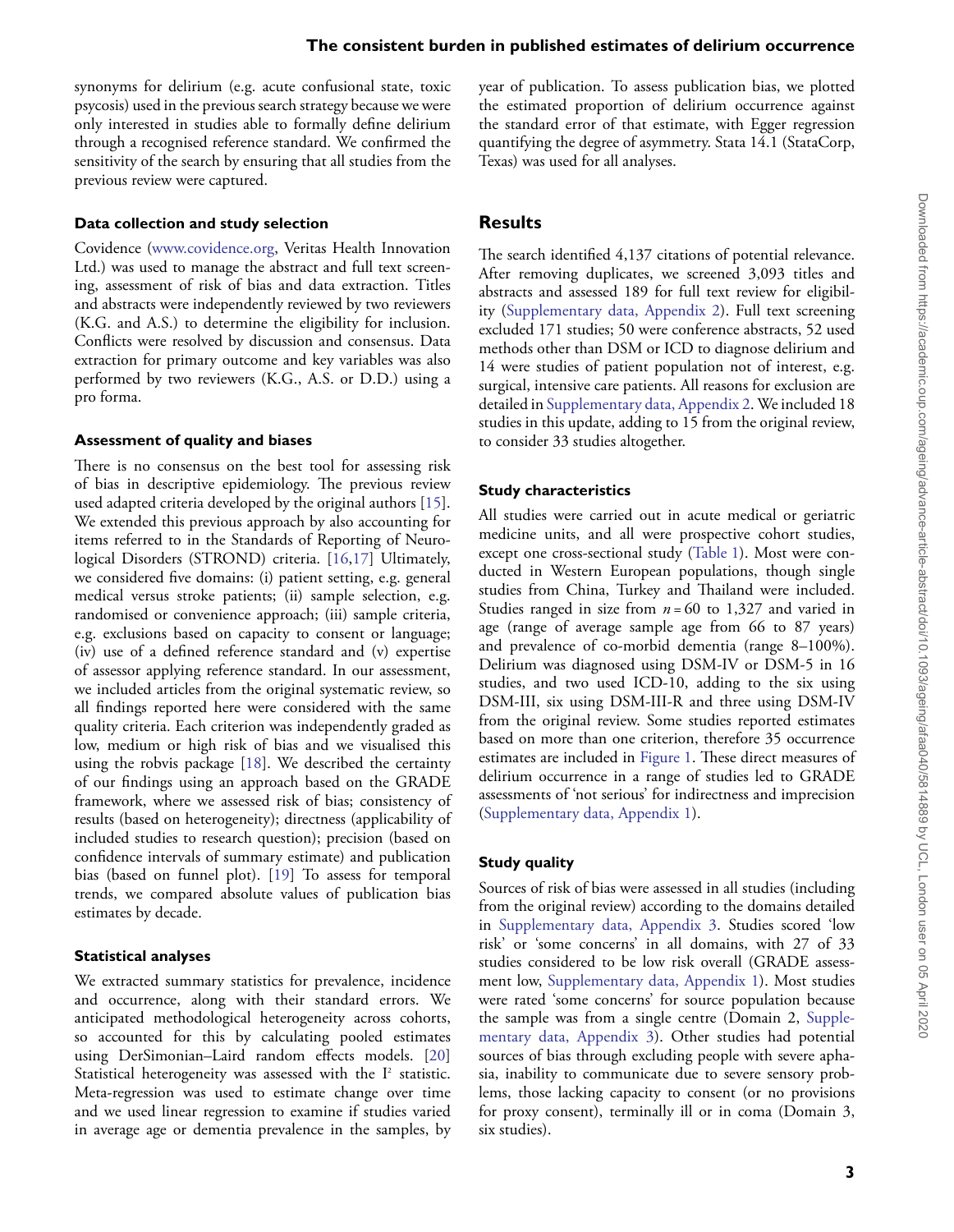# **K. Gibb** *et al.*

| Study                       | Country          | Sample                                                                                                                                         | Exclusion criteria                                                                                                                                                                                                                                                                                                                                                                                                                      | N          | Mean age<br>(years)     | Dementia<br>prevalence | Reference<br>standard |
|-----------------------------|------------------|------------------------------------------------------------------------------------------------------------------------------------------------|-----------------------------------------------------------------------------------------------------------------------------------------------------------------------------------------------------------------------------------------------------------------------------------------------------------------------------------------------------------------------------------------------------------------------------------------|------------|-------------------------|------------------------|-----------------------|
| Adamis, 2015 Ireland        |                  | $\geq$ 70 years; all acute medical<br>admissions                                                                                               | Hospitalised for >48 hours; readmitted to<br>unit; studied on previous admission;<br>severe aphasia; intubated; sensory<br>problems; non-English speaking                                                                                                                                                                                                                                                                               | 200        | 81.1                    | 63%                    | DSM-IV,<br>DSM-5      |
| Bellelli, 2018              | Italy            | $\geq$ 70 years, consecutive<br>admissions (multiple hospitals)                                                                                | No proxy available for consent                                                                                                                                                                                                                                                                                                                                                                                                          | 588        | 80.9                    | 12%                    | DSM-5                 |
| Bonetti, 2012               | <b>Italy</b>     | >64 years; admissions to geriatric Nil<br>units                                                                                                |                                                                                                                                                                                                                                                                                                                                                                                                                                         | 578        | 82                      | NR                     | DSM-IV                |
| Chan, 2016                  | China            | $\geq$ 18 years; admissions to the<br>respiratory wards for acute<br>respiratory failure with<br>non-invasive positive pressure<br>ventilation | Persistent coma; those who lacked mental<br>capacity to provide consent and guardian<br>not available; unavailable in first 48 hours<br>of admission (died or discharged)                                                                                                                                                                                                                                                               | 153        | 74.2                    | 7.8%                   | DSM-IV                |
| Grandahl,<br>2016           | Denmark          | $\geq$ 18 years; admission to<br>oncologic ward; histologically<br>verified cancer diagnosis                                                   | Non-Danish speaking patients;<br>readmitted to unit; studied on a previous<br>admission                                                                                                                                                                                                                                                                                                                                                 | 81         | 68.5                    | <b>NR</b>              | $ICD-10$              |
| Holtta, 2015                | Finland          | $\geq$ 70 years; admissions to acute<br>geriatrics wards                                                                                       | Coma                                                                                                                                                                                                                                                                                                                                                                                                                                    | 255        | 86.6                    | 100%                   | DSM-IV                |
| Jackson, 2016               | UK               | $\geq$ 70 years; admissions to acute<br>medicine                                                                                               | Unable to communicate because of severe<br>sensory impairment; unable to speak<br>English; at risk of imminent death                                                                                                                                                                                                                                                                                                                    | 1327       | 84.4                    | 36%                    | DSM-IV                |
| Kozak, 2016                 | Turkey           | $\geq$ 18 years; clinical presentation<br>of acute ischaemic stroke                                                                            | Admission to hospital after first 24 hours;<br>a diagnosis of TIA, cerebral haemorrhage;<br>reduced GCS, severe aphasia or dysphasia;<br>history of brain tumour, myocardial<br>infarction, infection, autoimmune and<br>immunosuppression, recent trauma or<br>surgery; renal dysfunction and<br>symptomatic peripheral arterial disease;<br>GI or rheumatic inflammatory disease,<br>metabolic syndrome; recent<br>antidepressant use | 60         | 66.2                    | <b>NR</b>              | DSM-IV                |
| Laurila, 2004<br>Paci, 2008 | Finland<br>Italy | $\geq$ 70 years<br>Stroke; admissions to the stroke<br>unit during the first 5 days of<br>hospitalisation                                      | Coma<br>Nil                                                                                                                                                                                                                                                                                                                                                                                                                             | 219<br>150 | $\geq$ 85 = 59%<br>67.5 | 40%<br><b>NR</b>       | DSM-IV<br>DSM-IV      |
| Pendlebury,<br>2015         | UK               | Admissions to acute medical unit Nil                                                                                                           |                                                                                                                                                                                                                                                                                                                                                                                                                                         | 503        | 72 (median) 10%         |                        | DSM-IV                |
| Pitkala, 2004               | Finland          | $\geq$ 70 years                                                                                                                                | Coma                                                                                                                                                                                                                                                                                                                                                                                                                                    | 230        | $\geq$ 85 = 62%         | 61%                    | DSM-IV                |
| Praditsuwan,<br>2012        | Thailand         | medical wards                                                                                                                                  | $\geq$ 70 years; admissions to general Endotracheal intubation at admission;<br>aphasia; uncooperative; coma                                                                                                                                                                                                                                                                                                                            | 225        | 78                      | 42%                    | DSM-IV                |
| Sheung, 2006                | Australia        | stroke                                                                                                                                         | ≥65 years; admissions with acute   TIAs; subarachnoid haemorrhage; history<br>of severe head trauma or neurosurgery<br>before stroke; stroke due to tumour or<br>cerebral venous sinus thrombosis                                                                                                                                                                                                                                       | 156        | 79.2                    | 7.7%                   | DSM-IV                |
| Thomas, 2012 Germany        |                  | unit                                                                                                                                           | $\geq$ 80 years; admissions to geriatric Global aphasia; terminal condition                                                                                                                                                                                                                                                                                                                                                             | 79         | 84.1                    | 75%                    | DSM-IV,<br>$ICD-10$   |
| Travers, 2012 Australia     |                  | $\geq$ 70 years; admissions to general<br>medical and surgical<br>wards; expected hospitalisation<br>$>48$ hours                               | Transferred to a study ward from another<br>hospital or ward and admitted for<br>>48 hours previously;<br>immunocompromised; imminent death                                                                                                                                                                                                                                                                                             | 294        | 80.4                    | 26%                    | DSM-IV                |
| Uchida, 2015                | Japan            | $\geq$ 65 years; incurable lung or GI<br>cancer; planned admission of<br>$\geq$ 2 weeks; performance status<br>of 2 or worse                   | Physically too ill to complete the survey;<br>non-Japanese speaking                                                                                                                                                                                                                                                                                                                                                                     | 61         | 72                      | NR                     | DSM-IV                |
| Yam, 2018                   | China            | $\geq$ 65 years; admissions to general<br>medical wards                                                                                        | Direct admissions to the intensive care<br>unit, coronary care unit and acute stroke<br>unit; coma, persistent vegetative state;<br>severe aphasia; clinically unstable; deemed<br>too unwell                                                                                                                                                                                                                                           | 575        | 80.8                    | <b>NR</b>              | DSM-5                 |

## <span id="page-3-0"></span>**Table 1**. Characteristics of included updated studies

NR: not reported. Note some sample overlap is possible between Pitkala (2004) and Laurila (2004).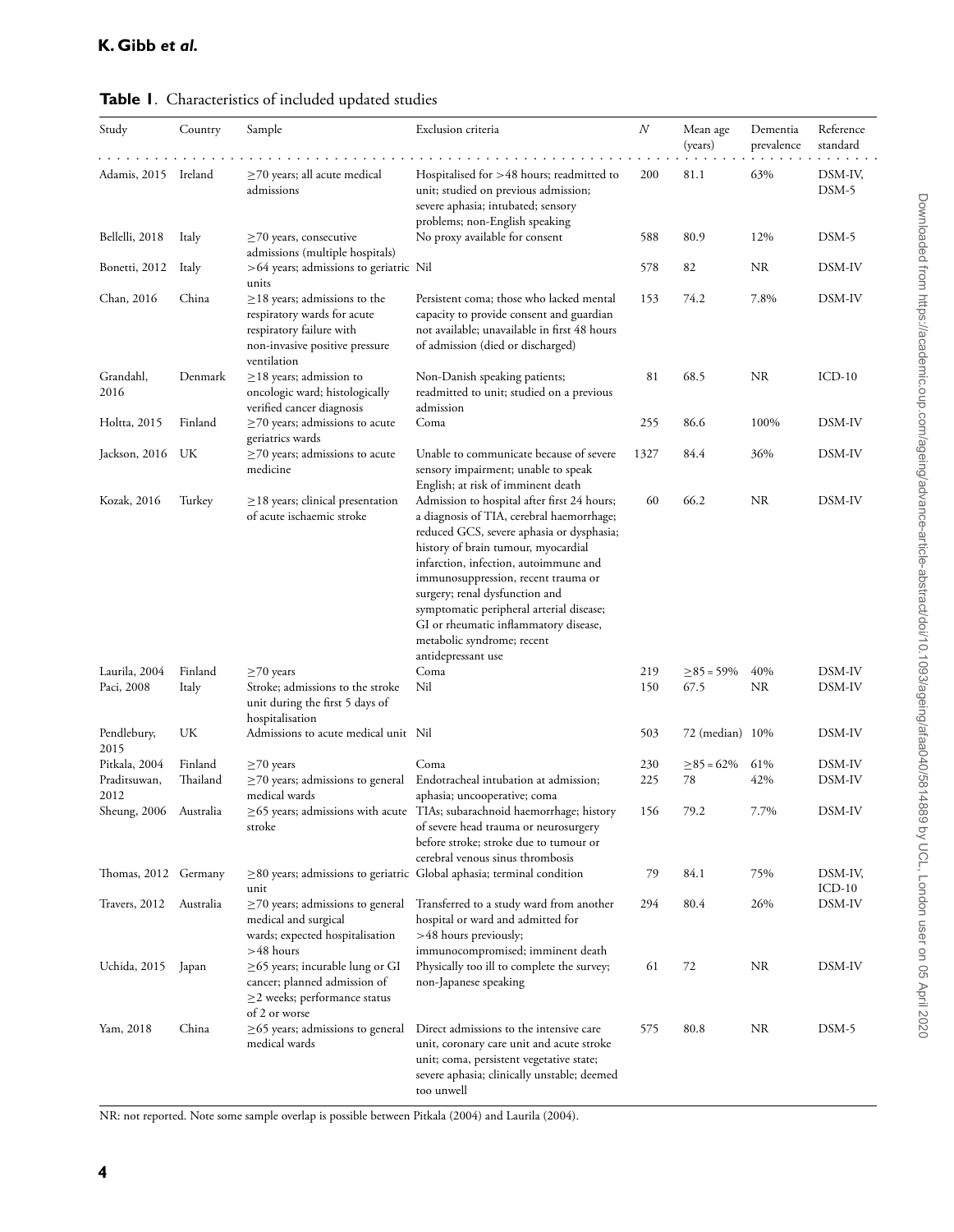## **The consistent burden in published estimates of delirium occurrence**

| <b>DSM-III</b><br>Anthony 1982<br>Cameron 1987<br>Rockwood 1989<br>Johnson 1990 | 0.10(0.03, 0.18)                     |               |
|---------------------------------------------------------------------------------|--------------------------------------|---------------|
|                                                                                 |                                      |               |
|                                                                                 |                                      | 2.77          |
|                                                                                 | 0.15(0.08, 0.22)                     | 2.83          |
|                                                                                 | 0.25(0.15, 0.35)                     | 2.42          |
|                                                                                 | 0.20(0.15, 0.26)                     | 2.99          |
| Kolbeinsson 1993                                                                | 0.11(0.07, 0.15)                     | 3.15          |
| O'Keefe 1996                                                                    | 0.42(0.35, 0.48)                     | 2.89          |
| Subgroup (I-squared = 92.9%)                                                    | 0.21(0.11, 0.30)                     | 17.05         |
| <b>DSM-IIR</b>                                                                  |                                      |               |
| Francis 1990                                                                    | 0.22(0.16, 0.28)                     | 2.97          |
| Jitapunkul 1992                                                                 | 0.22(0.15, 0.28)                     | 2.90          |
| Gaudet 1993                                                                     | 0.11(0.08, 0.14)                     | 3.20          |
| <b>Cole 1994</b>                                                                | 0.18(0.15, 0.22)                     | 3.16          |
| Braekhus 1994                                                                   |                                      | 2.19          |
|                                                                                 | 0.24(0.12, 0.37)                     |               |
| <b>Cole 2002</b>                                                                | 0.13(0.11, 0.14)                     | 3.27          |
| Subgroup (I-squared = 81.8%)                                                    | 0.17(0.13, 0.21)                     | 17.69         |
| $ICD-10$                                                                        |                                      |               |
| Thomas 2012                                                                     | 0.14(0.05, 0.23)                     | 2.56          |
| Grandahl 2016                                                                   | 0.33(0.23, 0.44)                     | 2.38          |
| Subgroup (I-squared = 85.9%)                                                    | 0.23(0.04, 0.42)                     | 4.94          |
| <b>DSM-IV</b>                                                                   |                                      |               |
| Zanocchi 1998                                                                   | 0.22(0.19, 0.26)                     | 3.17          |
| Regazzoni 2000                                                                  | 0.21(0.10, 0.33)                     | 2.26          |
| Laurila 2004                                                                    | 0.35(0.29, 0.42)                     | 2.89          |
| Pitkala 2004                                                                    | 0.33(0.26, 0.39)                     | 2.92          |
| Lundstrom 2005                                                                  | 0.31(0.24, 0.38)                     | 2.87          |
| Sheung 2006                                                                     | 0.25(0.18, 0.32)                     | 2.80          |
| Paci 2008                                                                       | 0.20(0.13, 0.27)                     | 2.83          |
| Praditsuwan 2012                                                                | 0.49(0.42, 0.55)                     | 2.90          |
| Travers 2012                                                                    | 0.19(0.14, 0.24)                     | 3.06          |
| Thomas 2012                                                                     | 0.28(0.17, 0.39)                     | 2.39          |
| Bonetti 2012                                                                    | 0.24(0.21, 0.28)                     | 3.16          |
| Pendlebury 2016                                                                 | 0.20(0.16, 0.24)                     | 3.16          |
| <b>Holtta 2015</b>                                                              | 0.26(0.20, 0.32)                     | 2.98          |
| Adamis 2015                                                                     | 0.20(0.13, 0.26)                     | 2.94          |
| Uchida 2015                                                                     | 0.54(0.42, 0.66)                     | 2.25          |
| <b>Kozak 2016</b>                                                               | 0.18(0.07, 0.30)                     | 2.28          |
|                                                                                 |                                      |               |
| Jackson 2016                                                                    | 0.17(0.15, 0.19)                     | 3.25          |
| Chan 2016<br>Subgroup (I-squared = 89.4%)                                       | 0.32(0.24, 0.40)<br>0.27(0.23, 0.31) | 2.75<br>50.86 |
| DSM-5                                                                           |                                      |               |
|                                                                                 |                                      |               |
| Adamis 2015                                                                     | 0.13(0.08, 0.18)                     | 3.01          |
| Yam 2018                                                                        | 0.16(0.13, 0.19)                     | 3.19          |
| Bellelli 2018                                                                   | 0.04(0.02, 0.06)                     | 3.26          |
| Subgroup (I-squared = 95.4%)                                                    | 0.11(0.02, 0.19)                     | 9.47          |
| Heterogeneity between groups: $p = 0.000$                                       |                                      |               |
| Overall (I-squared = 94.1%)                                                     | 0.23 (0.19, 0.26) 100.00             |               |

NOTE: Weights are from random-effects model

<span id="page-4-0"></span>Figure 1. Meta-analysis of included studies (with studies from original review), stratified by diagnostic criteria and ordered by publication date. Note: Adamis (2015) and Thomas (2012) report prevalence by two diagnostic criteria in the sample but are weighted as separate studies.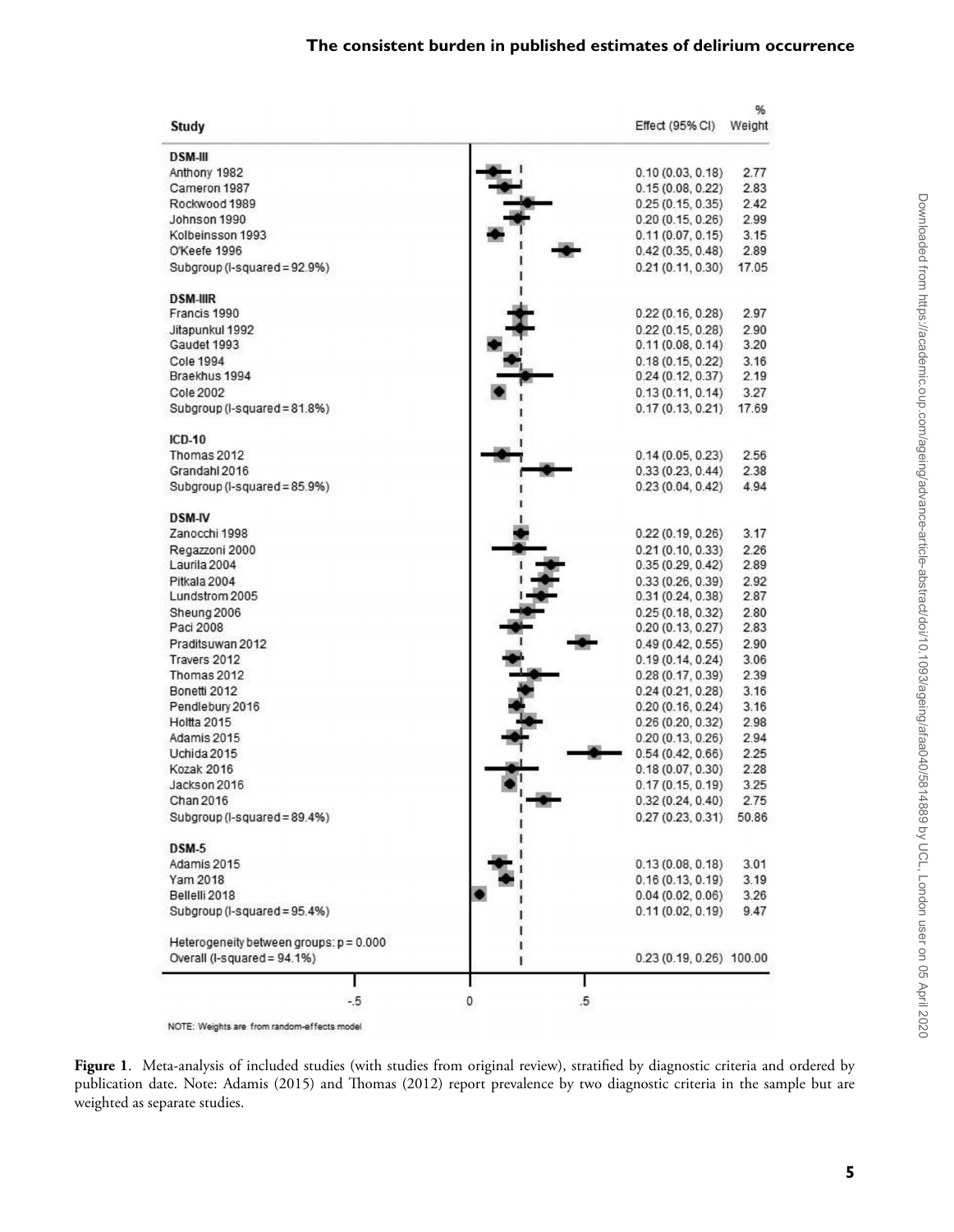

<span id="page-5-0"></span>Figure 2. (a-c) Temporal trends in delirium prevalence (top left), incidence (top right) and occurrence (bottom).

### **Delirium prevalence, incidence and occurrence**

Pooled prevalence was estimated as 15% (95% CI 14–16%, 25 studies). Cumulative incidence of new delirium was 9% (95% CI 7–10%, 14 studies) over the observed period, which was up to 2 weeks in duration. [Figure 1](#page-4-0) shows estimates of the total delirium occurrence of 23% (95% CI 19–26%), stratified by reference standard. There was a wide range in estimates, from 4 to 54%. Differences in occurrence estimates were evident according to diagnostic criteria, with DSM-IV and DSM-5 showing higher and lower estimates, respectively. These different criteria over time led us to assign

[a GRADE inconsistency rating of 'serious' \(Supplementary](https://academic.oup.com/ageing/article-lookup/doi/10.1093/ageing/afaa040#supplementary-data) data, Appendix 1).

[Figure 2a–c](#page-5-0) indicates the prevalence, incidence and occurrence over time (1980–2019). Meta-regression models did not demonstrate any statistically significant temporal changes (prevalence: increasing by  $0.2\%$ /year, 95% CI  $-0.2$ to 0.6%/year, *P* = 0.38; incidence: −0.1%/year, 95% CI −0.4 to 0.4%/year, *P* = 0.95; occurrence: 0.2%/year, 95% CI −0.2 to 0.5%/year, *P* = 0.35).

Over time, there were no differences in the average age of the samples in included studies (mean age across studies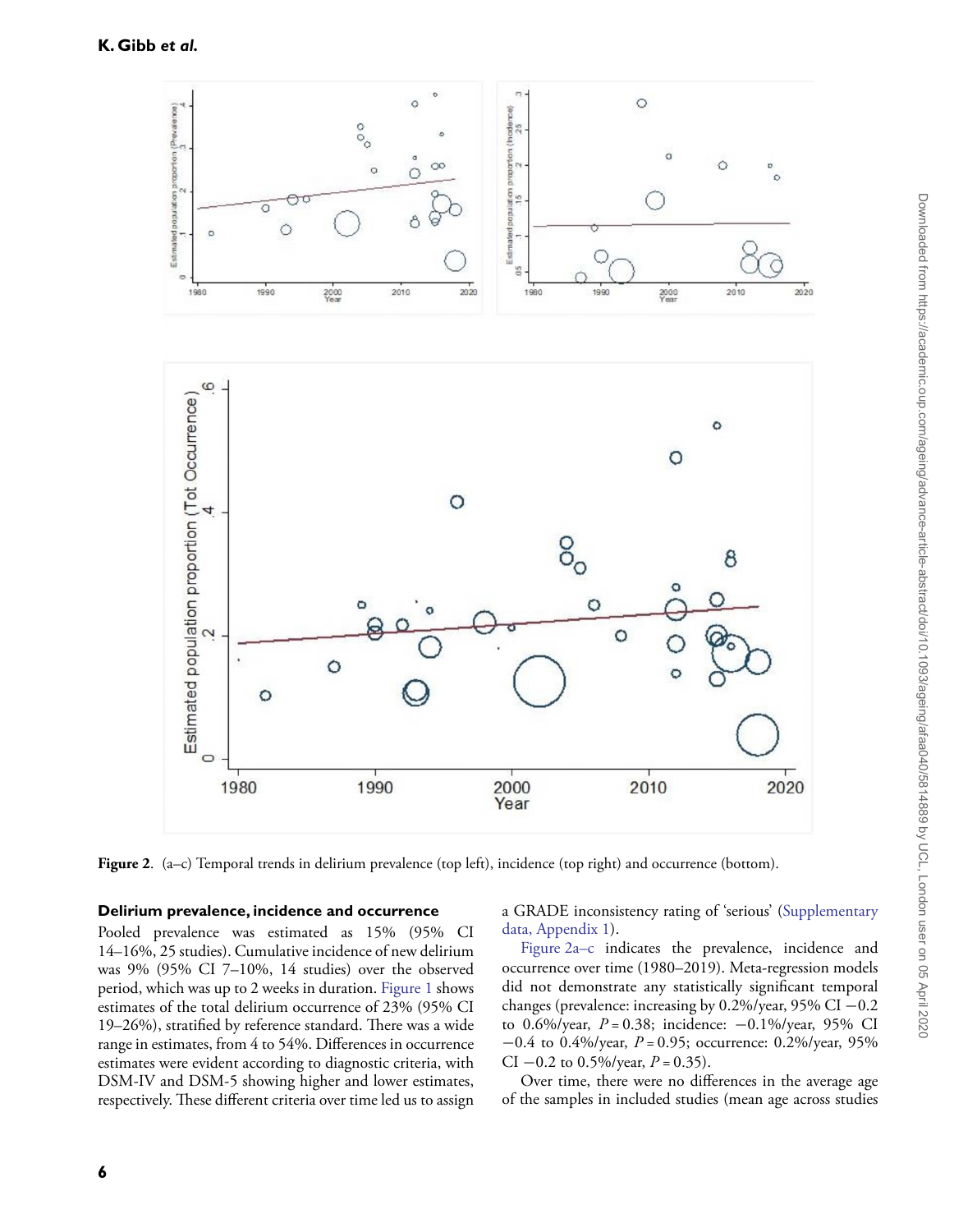

<span id="page-6-0"></span>**Figure 3**. Funnel plot showing the occurrence of delirium in relation to standard error of the estimate, by decade.

80.0 years, change over time −0.28/year, 95% CI −0.79 to 0.24, *P* = 0.28). Where studies indicated the prevalence of comorbid dementia in the sample  $(n = 19)$ , these also did not show any changes over the study period (mean prevalence of dementia 40%, change over time 0.11%/year, 95% CI  $-0.02$  to 0.23%,  $P = 0.10$ ).

## **Publication bias**

Publication bias was suggested from asymmetry in forest plots (Egger coefficient 5.10, *P <* 0.01, [Figure 3\)](#page-6-0). However, this was not shown in the earlier studies and more funnel plot asymmetry was apparent from 2000 onwards (1980–89 coefficient 4.24, *P* = 0.32; 1990–99 coefficient 4.22, *P* = 0.09; 2000–09 coefficient 5.08, *P* = 0.02; 2010–19 coefficient 5.99, *P* = 0.01).

## **Discussion**

According to this systematic review and meta-analysis, the published prevalence and incidence of delirium in acute medical adult inpatients have remained broadly stable at about one in four older patients. We quantified this from studies using consistent methods in comparable populations. There were no major differences in aspects of the case mix described in the studies (average age, dementia prevalence) across time, though other relevant factors such as frailty were not reported in sufficient detail to be addressed here. There was evidence for increasing publication bias, suggesting that estimates supporting a higher apparent burden of delirium are more likely to be published; these samples may not be representative of clinical patients in routine

care. Taken together, delirium remains a substantial problem in acute hospitals, though quantifying this in relation to increased healthcare complexity alongside increased prioritisation of delirium in clinical practice is not straightforward [\(GRADE recommendation 'moderate',](https://academic.oup.com/ageing/article-lookup/doi/10.1093/ageing/afaa040#supplementary-data) Supplementary data, Appendix 1).

Several limitations to our findings require further comment. To be consistent with the original review, we only considered studies on acute medical and geriatric medicine inpatients. This limits generalisability to other settings. We could not account for illness severity nor were direct measures of frailty available. While it is clear that most delirium risk is conferred by age and baseline dementia status, it is likely that more nuanced measures may have captured changes in case mix more accurately. We expected to see variation in case mix across time; at least for average age and underlying dementia prevalence, this did not appear to change. Methods to ascertain dementia prevalence in hospitals were themselves heterogeneous across studies, where reported, though in the main they were defined by researchers rather than relying on routine detection. Finally, different iterations of the DSM criteria have different degrees of inclusivity for defining delirium [\[21\]](#page-8-9). It is worth noting that as studies using DSM-5 become more common, future case ascertainment will depend on strict versus relaxed interpretations of the criteria [\[22\]](#page-8-10).

To an extent, publication bias may account for some of these trends. The funnel plot asymmetry demonstrates that smaller studies are more likely to have higher estimates of delirium occurrence than would be expected by chance. This could be due to the lack of drive to publication from anywhere in the research process, including studies finding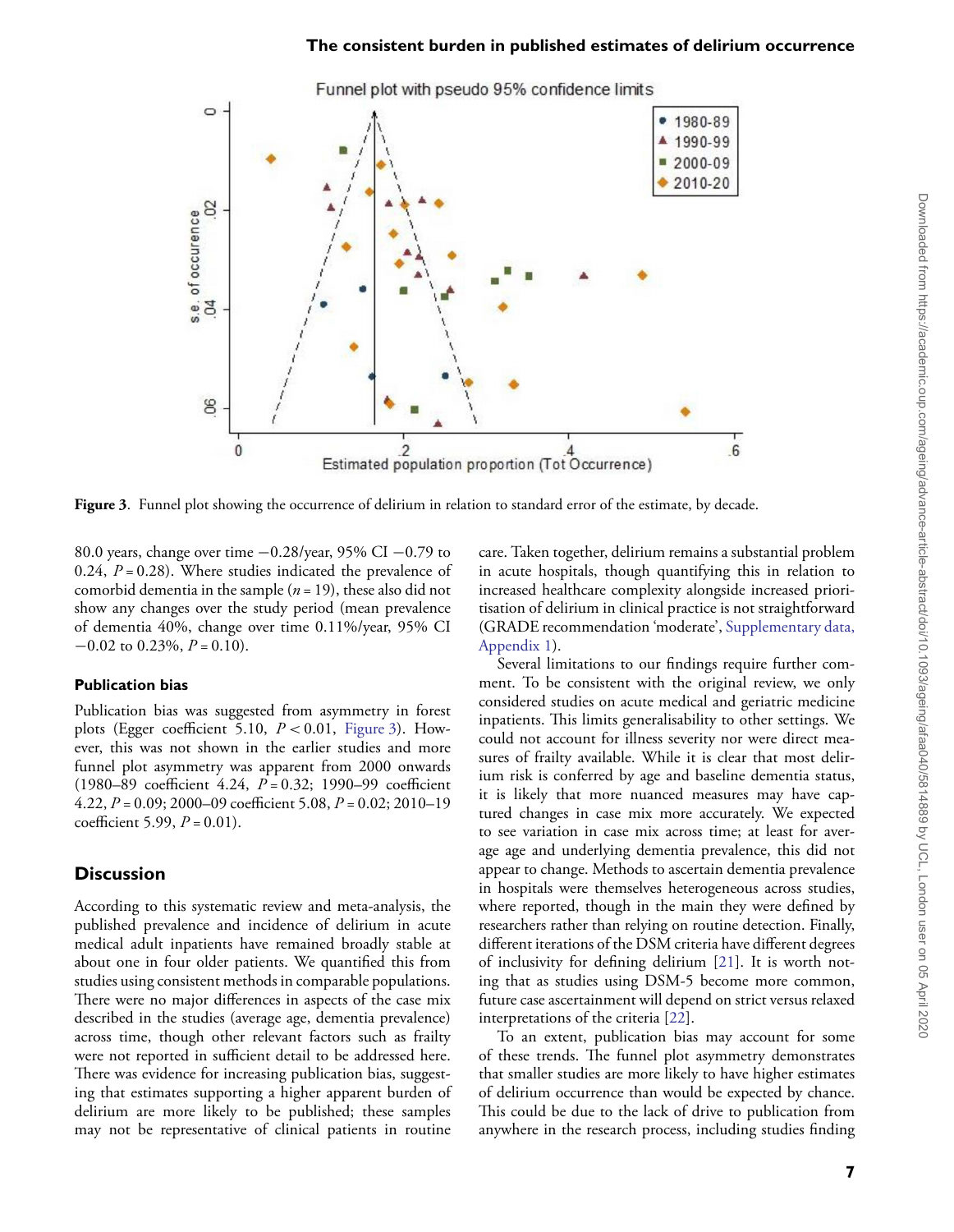low delirium prevalence to submitting for publication at all due to a perception that such findings will be of less interest. Because the asymmetry increases with each decade, it is possible that researchers are only submitting (and journals publishing) results consistent with this perception that delirium is common. If as a consequence, these are less representative of clinical patient populations, then prevalence and incidence of delirium may be being overestimated in our included studies. Other aspects to the risk of bias assessments indicated that our findings were not subject to much variation due to the training of the diagnostic rater, or particularly limited by selection bias because of inappropriate exclusions.

To highlight the overall clinical implications, no net change in the reported epidemiology confirms delirium as a major healthcare concern. In particular, rates of incident delirium remain high, suggesting that front-door preventative measures have not made substantial impact in public health terms. However, there is also the possibility that diverging trends underlie our findings. On the one hand, increasing complexity of healthcare and frailty among acute admissions may lead to more delirium. In contrast, delirium has attracted much more prominence in recent years with increased emphasis on multicomponent prevention [\[23\]](#page-8-11), representation in clinical care pathways and guidelines [\[12\]](#page-8-0) and recognition of its potential role in dementia prevention [\[24\]](#page-8-12). There is some suggestion that clinical pathways for delirium may have been effective in the context of acute stroke services [\[25\]](#page-8-13). However, if the publication bias leads to inflated estimates of delirium occurrence in more general settings, then the effectiveness of delirium prevention initiatives may be being masked.

The estimates presented in this review are based on research-grade ascertainment of delirium, yet there is a clear need to implement delirium detection in routine care while maintaining accuracy even when used at scale. For example, even with nearly 100% completion rates, the Confusion Assessment Method—a common delirium screening tool performed twice daily was positive in only 2% of patients, far lower than the 17% rate found when delirium was measured by psychiatric assessment in the same clinical unit [\[26\]](#page-8-14). By contrast, in UK hip fracture patients, the 4AT delirium detection tool [\[27\]](#page-8-15) had variable rates of postoperative completion (95% in England, 38% achieved in Wales and 42% in Northern Ireland), but around 25% of tests were positive, which is closer to the findings reported here [\[28\]](#page-8-16). Fundamentally, it remains the case for all delirium research that ascertainment procedures should be explicitly reported, specifically including the details of cognitive tests, thresholds for defining deficits and adjudication methods for borderline cases [\[29,](#page-8-17)[30\]](#page-8-18). Nonetheless, it is clear that the extent of delirium remains considerable. There can be no complacency around prioritising the entire delirium care pathway, from risk recognition, diagnosis, prevention and management.

In this updated systematic review and meta-analysis, we found that the epidemiology of delirium among hospitalised

patients has not changed substantially between 1980 and 2019. At least in estimates from the published literature, case mix also appears not to have changed much. With this burden of delirium in hospitals, contemporary priorities around disseminating delirium knowledge, increasing the proportion diagnosed and implementing care pathways remain as challenging yet urgent as ever.

**Supplementary data:** [Supplementary data](https://academic.oup.com/ageing/article-lookup/doi/10.1093/ageing/afaa040#supplementary-data) mentioned in the text are available to subscribers in *Age and Ageing* online.

## **Declaration of Conflicts of Interest:** None.

**Declaration of Funding:** K.G. and A.S. are supported through UCLH CEO Clinical Research Training Fellowships. D.D. is supported through a Wellcome Trust Intermediate Clinical Fellowship (WT107467) and the Medical Research Council (MC\_UU\_00019/2).

## **References**

- <span id="page-7-0"></span>**1.** Association AAP. American Psychiatric Association: Diagnostic and Statistical Manual of Mental Disorders. 5th edition, 2013.
- <span id="page-7-1"></span>**2.** Geriatric Medicine Research Collaborative. Delirium is prevalent in older hospital inpatients and associated with adverse outcomes: results of a prospective multi-Centre study on world Delirium awareness day. BMC Med 2019; 17: 229.
- <span id="page-7-2"></span>**3.** Reston JT, Schoelles KM. In-facility delirium prevention programs as a patient safety strategy: a systematic review. Ann Intern Med 2013; 158: 375–80.
- <span id="page-7-3"></span>**4.** Witlox J, Eurelings LS, de Jonghe JF, Kalisvaart KJ, Eikelenboom P, van Gool WA. Delirium in elderly patients and the risk of postdischarge mortality, institutionalization, and dementia: a meta-analysis. JAMA 2010; 304: 443–51.
- <span id="page-7-4"></span>**5.** Davis DH, Muniz Terrera G, Keage H *et al.* Delirium is a strong risk factor for dementia in the oldest-old: a populationbased cohort study. Brain 2012; 135: 2809–16.
- <span id="page-7-5"></span>**6.** Davis DH, Skelly DT, Murray C *et al.* Worsening cognitive impairment and neurodegenerative pathology progressively increase risk for delirium. Am J Geriatr Psychiatry 2015; 23: 403–15.
- <span id="page-7-6"></span>**7.** Siddiqi N, House AO, Holmes JD. Occurrence and outcome of delirium in medical in-patients: a systematic literature review. Age Ageing 2006; 35: 350–64.
- <span id="page-7-7"></span>**8.** Delirium N. Prevention, diagnosis and management. CG103. [https://www.nice.org.uk/guidance/cg103.](https://www.nice.org.uk/guidance/cg103)
- <span id="page-7-8"></span>**9.** <https://www.sign.ac.uk/sign-157-delirium>
- <span id="page-7-9"></span>**10.** Gruneir A, Silver MJ, Rochon PA. Emergency department use by older adults: a literature review on trends, appropriateness, and consequences of unmet health care needs. Med Care Res Rev 2011; 68: 131–55.
- <span id="page-7-10"></span>**11.** Sommerlad A, Perera G, Mueller C *et al.* Hospitalisation of people with dementia: evidence from English electronic health records from 2008 to 2016. Eur J Epidemiol 2019; 34: 567–77.